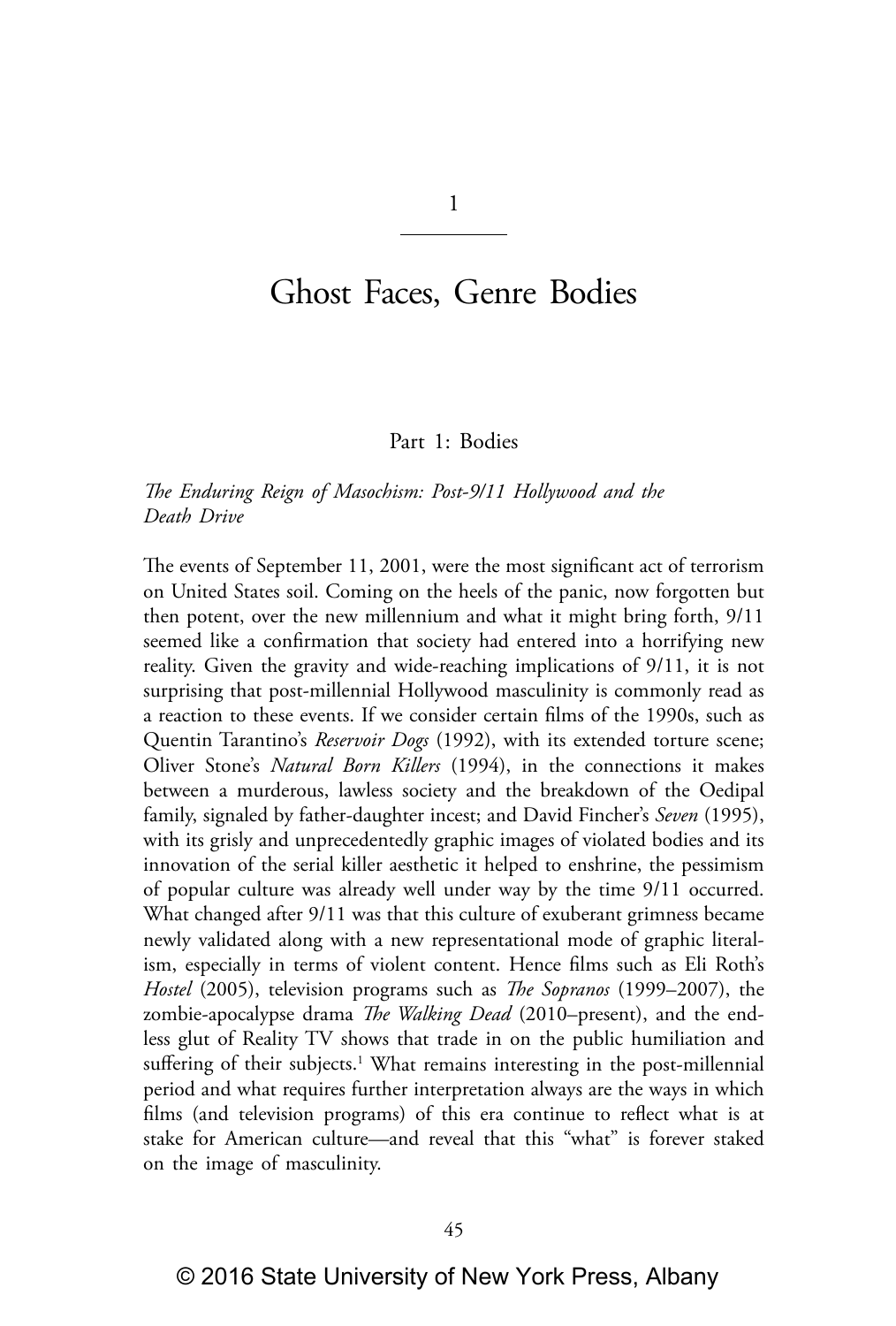The horrible and wrenching events of 9/11 made pessimism permissible as a popular culture mode.<sup>2</sup> "What was the long range impact of 9/11 on Hollywood?" asks Thomas Pollard. Filmmakers responded to these events—after an initial period in which it seemed that no real response would be offered (signified by the scramble to remove all images of the Twin Towers from films that were scheduled to be released shortly after 9/11)—"by producing some of the most pessimistic, violent, cynical movies of all time. 'Post-9/11' movies, not the peaceful, nonviolent fare desired by many, appear to be the norm."3 The impact of 9/11 is most keenly felt in the rampant masochism on display in films of the '00s across the genres.<sup>4</sup>

As Freud argued, masochism, the desire to receive pain and the pleasurable experience of pain, is linked to the death drive.<sup>5</sup> Masochism, I argue, dominates the films of the '00s—not the politically subversive form of this sexual and affectional mode that theorists such as Steven Shaviro have extolled, but one that is tied to the combative and reactionary aspects of the broad pessimism of the era.<sup>6</sup> If, as I have argued, the period from the late 1980s to the early '00s can be interpreted as a struggle between narcissistic and masochistic modes of masculinity, masochism has emerged as the default mode of a normative masculinity that has adjusted itself to the contemporary and often incommensurate demands of feminism and queer sexuality. This retooled and innovated masculinity heralds a white, straight male privilege now founded on loss. Post-millennial films, in their rejection of beauty and embrace of savagery, ugliness, and pessimism, make the masochistic trends in the films of the 1990s the dominant mode of representation—make, in other words, the death drive central.

While the reality of torture and its myriad implications have characterized the post-9/11 moment, my focus here is not on torture as a legally sanctioned technique of law enforcement and anti-terrorism. A proper analysis of torture in post-9/11 works would require an exhaustive inquiry into the United States' political, social, and cultural complicity in a new era of human rights' abuses. My analysis of male sexuality in post-millennial Hollywood film must necessarily consider cinematic depictions of torture, which I argue are the most vivid indication of a gathering negativity in American film, one that suggests a willful embrace of the death drive. I have argued that the period of American film from the late '80s to the early 2000s (the Bush to Bush years) thematized a struggle between life drive and death drive forces, and I offered as an indication of the former a level of sexual playfulness that suggested a potentially exciting, novel transition from modes of staunchly hegemonic to more polymorphously perverse masculine styles.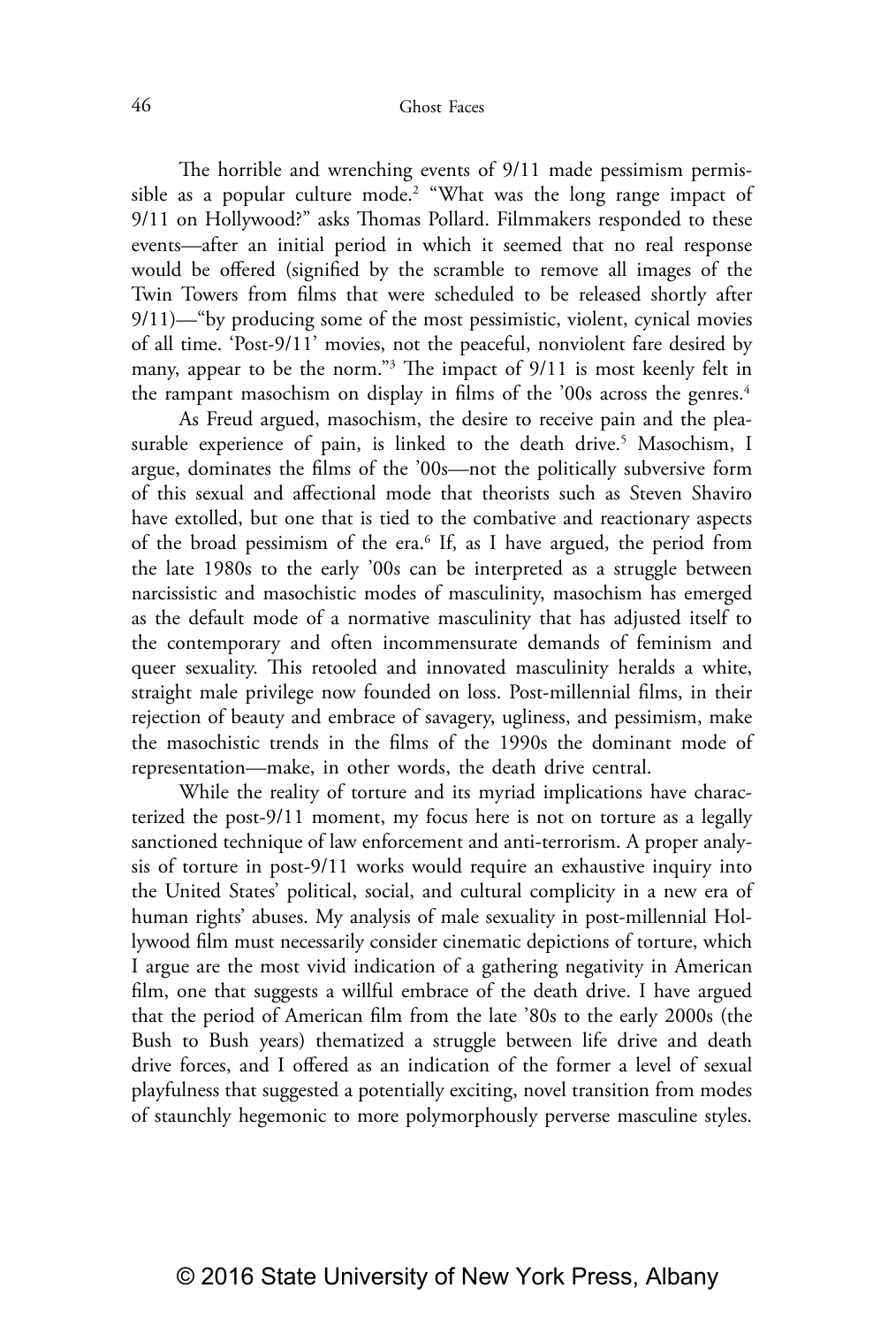We can say that the transition occurred, but without radicalism, without joy, without subversion. In other words, polymorphous-perverse styles of masculinity have become normalized, as the rise of beta male comedies and bromances most clearly, though not exclusively, reveal.<sup>7</sup>

A preoccupation with male bodies is nothing new in American cinema, which has since the 1980s at least been entrenched in this preoccupation. But this preoccupation has increasingly entered into masochistic and even more deeply sadomasochistic phases in the '00s. Masochism in this period reflects the "opening-up" theme that I argue characterizes depictions of masculinity at present. It also informs the process that I call *dismantling*, the cutting and opening up of masculinity, which occurs through both film content and formal technique, although not always both at once. Dismantling binds representations of masculinity across the genres. These assaults on the body and the psyche suggest, I am arguing, the desire to see masculinity laid open, laid *bare*. This was an underlying motivation of the films of the 1990s, which demonstrated an active curiosity about exploring the possibilities of putting male bodies at the center of screen scrutiny, as the distinct examples of Kathryn Bigelow's 1991 film *Point Break* and Tarantino's Reservoir Dogs evince.<sup>8</sup> It has become an ever-more literalized, brazen pursuit in post-millennial representation, indicative of post-millennial cinema's investment in and promulgation of graphic literalism.

The chief aspects of the masochistic sensibility of contemporary films, in terms of the parameters of this study, are the willingness of the male to suffer and the susceptibility of the male body to pain, torment, and ruination. *Hostel* became instantly infamous for subjecting young and largely, though not exclusively, white, straight American men and their bodies to sadistic and murderous violence at the hands of European clients (all of whom are male in this film, as opposed to the 2007 sequel, also directed by Eli Roth, which features female protagonists and female tormentors). Rather than innovating such an approach to masculinity, *Hostel* inherits an increasingly explicit pattern of cinematic male suffering, both in emotional terms and in terms of bodily assault. These bodily assaults are on prominent display in titles as disparate as *The Passion of the Christ* (Mel Gibson, 2004); the James Bond films starring Daniel Craig: *Casino Royale* (Martin Campbell, 2006), *Quantum of Solace* (Marc Forster, 2008), and *Skyfall* (Sam Mendes, 2012); *The Bourne Identity* (Doug Liman, 2002) and its many sequels; comic-book movies too innumerable to list; and the new sword-and-sandal-meets-classical mythology CGI epics such as *Immortals* (Tarsem Singh, 2011) and *300* (Zack Snyder, 2007). While grave wounds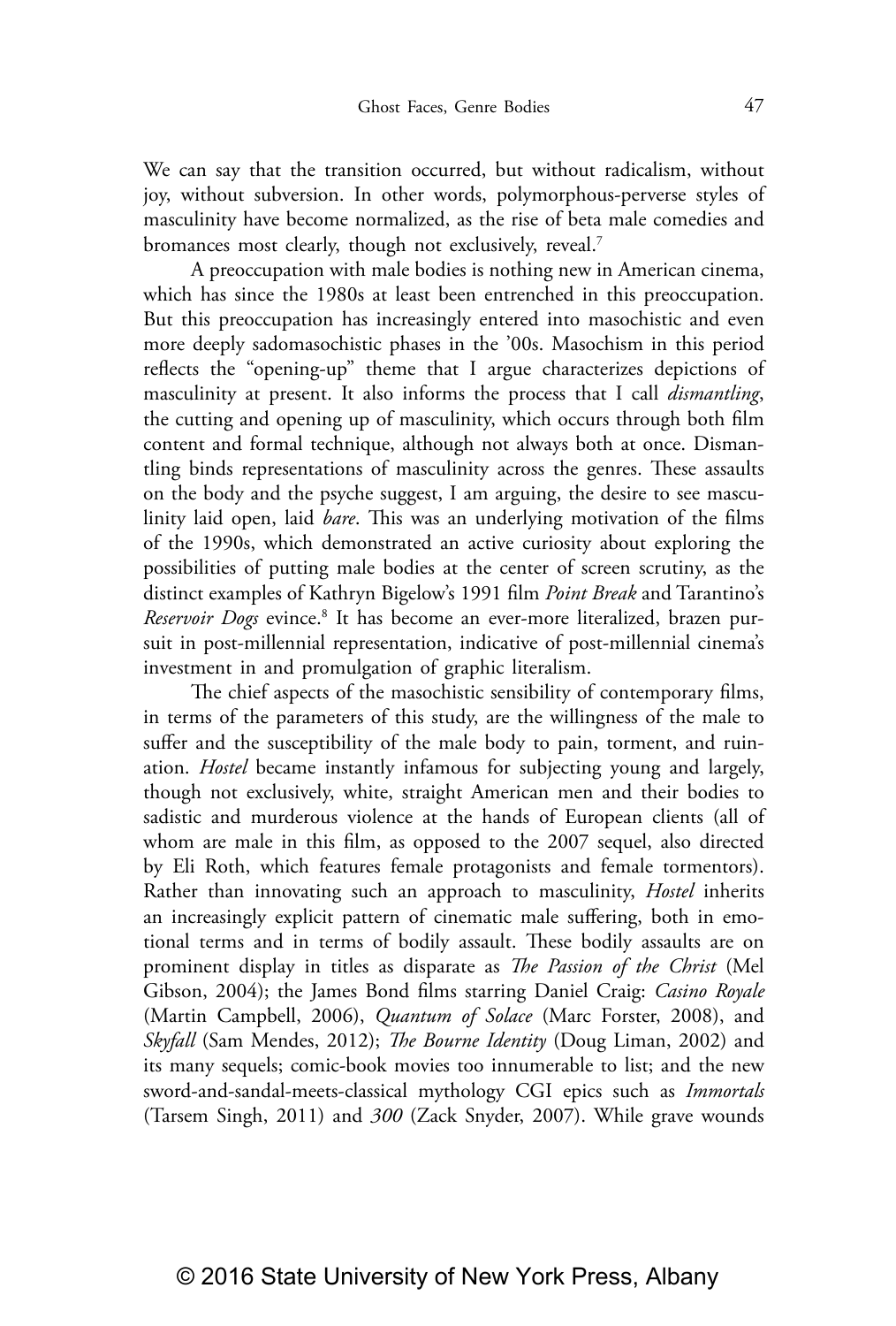to the flesh seize our immediate attention, the more resonant wounds may be those invisible but no less onerous ones to the male psyche, as Mark Seltzer has argued in his analysis of what he calls "wound culture" in his book *Serial Killers*.

*Casino Royale* exemplifies the sadomasochistic tendencies of the '00s, as I will elaborate on below. This first Daniel Craig Bond film offers an exemplary representation of the pleasurable aspects of male physical pain, evincing its sadomasochistic sensibility. It also demonstrates the current cinema's characteristic maneuver of acknowledging queerness by foregrounding a homoeroticism that is then repudiated, a tactic that I call *disrecognition*. In one key scene, James Bond (Daniel Craig), the British secret agent also known as 007, is tortured by the villain, Le Chiffre (played by the Danish actor Mads Mikkelsen, who stars as the titular serial killer cannibalpsychiatrist on the NBC series *Hannibal*, which premiered in 2014). Tim Edwards analyzes the scene thusly:

Removed of all tracking devices, a bruised and battered but still rather beautifully tuxed Bond is forcibly stripped and strapped stark naked on a chair with the seating removed. Le Chiffre then proceeds to torment him with a heavily weighted rope operating as implement for bodily punishment, [not conventional flagellation but rather] the whipping of Bond's genitals exposed through the open chair. . . . The blatant homoeroticism is also increased by the lighting of Craig's body which although bruised and bloody in places, literally gleams with phallic virility (the shirt ripping opening is the first of many mini-climaxes here), while his performance in the scene overall shows an extraordinary degree of both suffering *and* pleasure as if to ram home the sadomasochistic sexual thrill once and for all. Aside from the [question of the action cinema's role in] the increasing sexual objectification of the male body, what this scene would seem to highlight is the sense in which the true spectacle of male masochism within cinema depends quite literally upon the *simultaneous* display of suffering and triumph, weakness and endurance, pain and pleasure.<sup>9</sup>

As I will show, the sadomasochism on ample display here, which produces feelings of both pain and pleasure and derives its effects precisely from this mixture of affectional modes, is crucial to the cinematic rendering of male bodies in the contemporary era.

© 2016 State University of New York Press, Albany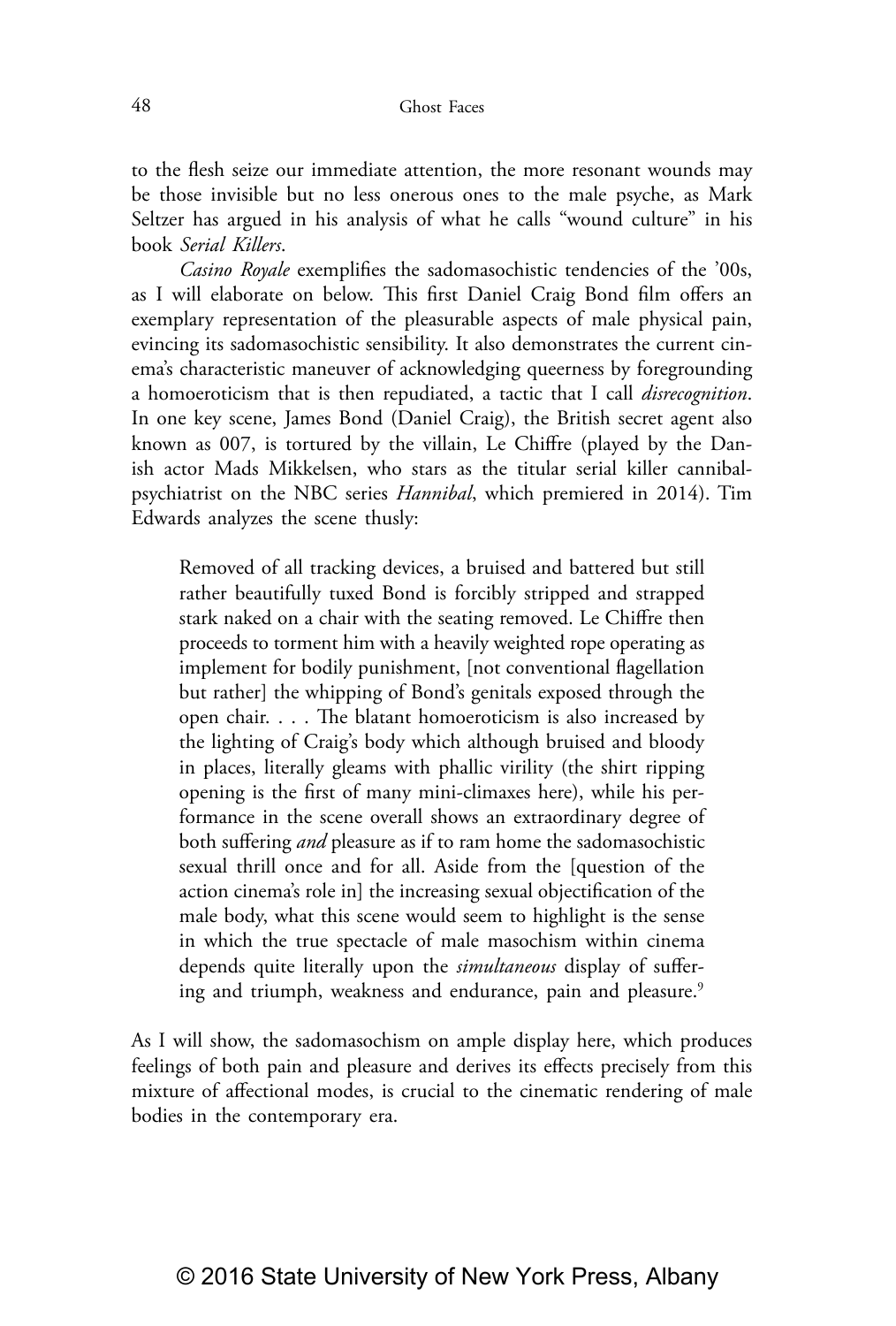#### *A New Sadomasochism*

Cinematic masculinity in the '00s can most accurately be described as sadomasochistic, reveling in both the infliction of pain and in the experience of pain. This sadomasochism is distinctively rooted in this period in a playful performance of masculinity as ostensibly heterosexual but aware of its potentially homoerotic appeal. To clarify, I do not mean playful in a joyous or affirming sense; rather, I mean to imply levels of meta-awareness, of self-conscious performance, acting, role-*playing*. Cinematic masculinities revel in forms of sadomasochistic play.

As I will discuss, Gilles Deleuze and his collaborator Félix Guattari's *A Thousand Plateaus* is crucial to my theory of the uses of the face in representations of masculinity in the post-millennial period. Deleuze's work on masochism in his study *Coldness and Cruelty* is helpful to the consideration of male bodies in contemporary Hollywood. Deleuze famously deconstructed Freud's view of sadism and masochism as reversible concepts—the pleasure of inflicting pain versus the pleasure of receiving and experiencing pain and persuasively demonstrated that each psychological process is distinct.<sup>10</sup> Deleuze argues that sadism is about negativity and negation, whereas masochism stems from disavowal and suspension.

In Deleuzian terms, we can theorize that the cinema's representation of the male body is sadistic, associated with negativity and negation, which, as I discussed in the Introduction and as examples from films such as *Casino Royale* clarify, takes the form of assaults to the male body that are linked to alternately defiant and sacrificial acceptances of the pain of these assaults. I argue that negativity and negation also takes the form of nullifying sexual freedom, a nullification that allows the male hegemon to maintain a coherent form of male sexuality that eschews any nonnormative associations and/or possibilities. This program of normalized sexuality has, of course, always been characteristic of the cinema generally, but what is novel in the post-millennial period is that a nod to—a pointed wink at—nonnormative sexualities (and genders) is now incorporated into male gender performance onscreen. The incorporation of the knowing sexual nod and wink does not impede or disrupt the overall program of sexual normalization, the strict maintenance of normative gender and sexual roles and affects—it simply, or not so simply, updates it. As I will show, the interest in male faces in film of this era complements while also being distinct from the fascination with male bodies.

In terms of sadomasochism as a compound structure, I am drawing on the work of Jessica Benjamin and Mark Edmundson. And as I will discuss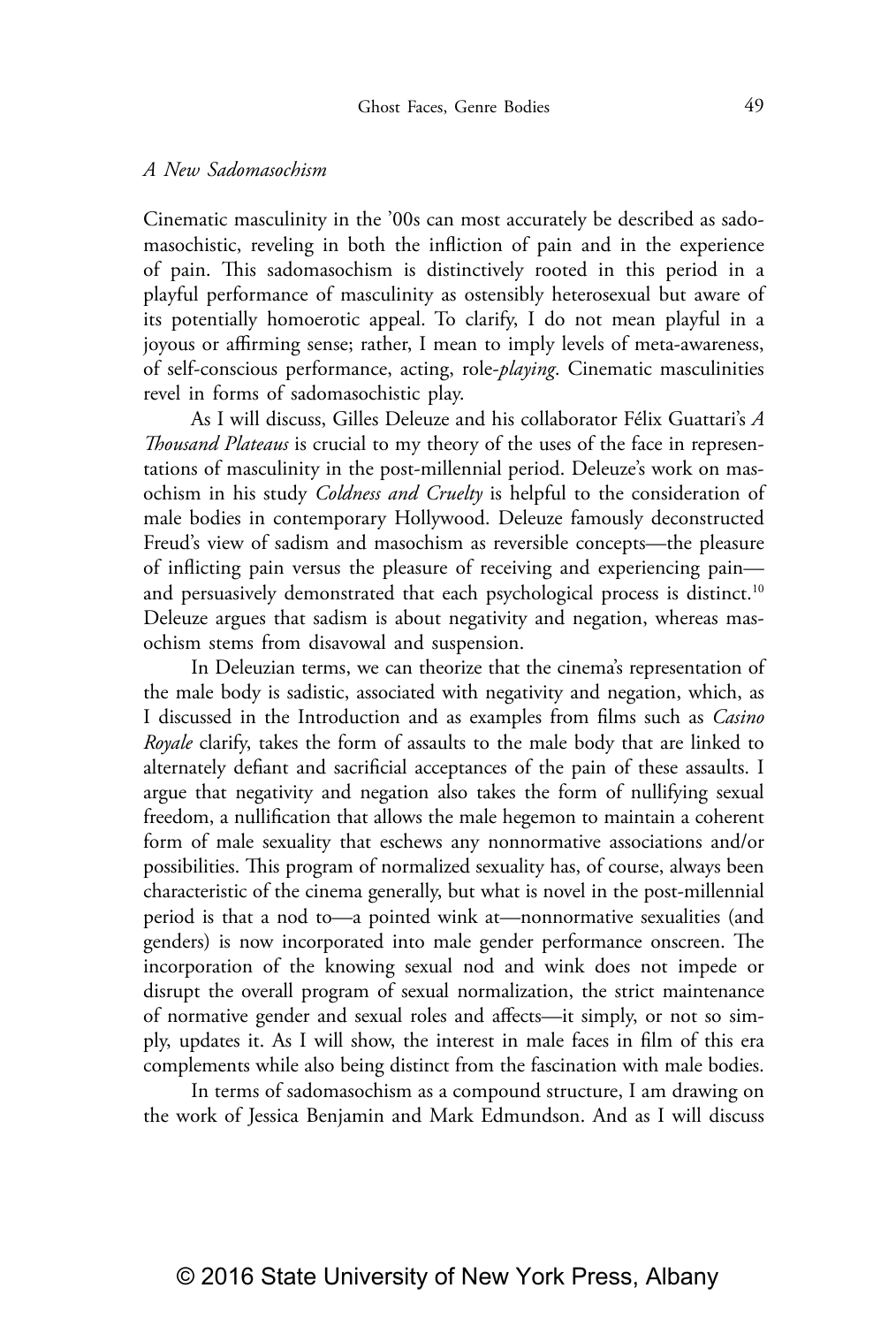in part 2 of this chapter, the sadomasochistic aspects of American cinema in the '00s relates to the prevalence of the Gothic mode, as Edmundson has established, across a wide range of genre and subgenre narratives and to the recurring interest in the historical aspects of American masculinity. Jessica Benjamin notes that sadomasochistic fantasy, "the most common form of erotic domination, replicates quite faithfully the themes of the master-slave relationship. Here subjugation takes the form of transgressing against the other's body, violating his physical boundaries. The act of violation of the body becomes a way of representing the struggle to the death for recognition. Ritual violation is a form of risking the psychological, if not the physical, self."11 For our purposes, the desire for recognition in sadism—sadism as an attempt to know the other—is crucial.

In intersubjective terms, violation is the attempt to push the other outside the self, to attack the other's separate reality in order finally to discover it. . . . The controlled practice of sadomasochism portrays a classic drama of destruction and survival. The thrill of transgression and the sense of complete freedom for the sadist depend on the masochist's survival. When the masochist endures his unremitting attack and remains intact, the sadist experiences this as love. By alleviating his fear (guilt) that his aggression will annihilate her, she creates for him the first condition of freedom. By the same token, the masochist experiences as love the sharing of psychic pain, the opportunity to give over to pain in the presence of a trusted other who comprehends the suffering he inflicts. Hence the love and gratitude that can accompany the ritual of domination when it is contained and limited.12

Benjamin, as many of even the most brilliant psychoanalytic critics do, is writing strictly in terms of dyadic heterosexual relationships, basing her theory on the French novel *The Story of O*, an S/M novel that focuses on a woman's submission to her sadistic lover's every sexual whim. (It was published in 1954 by French author Anne Desclos under the pen name Pauline Réage; *Fifty Shades of Grey* and its heterosexual S/M narrative clearly revisits the earlier work, thematically at least.) Without discounting the importance of this subject, or the complexities of the associations, quite conventional ones, between masculinity and sadism, on the one hand, and femininity and masochism, on the other hand, what I want to suggest here is that post-millennial film (and television, gamer, Reality, and myriad other media forms) versions of masculinity position the heterosexual male subject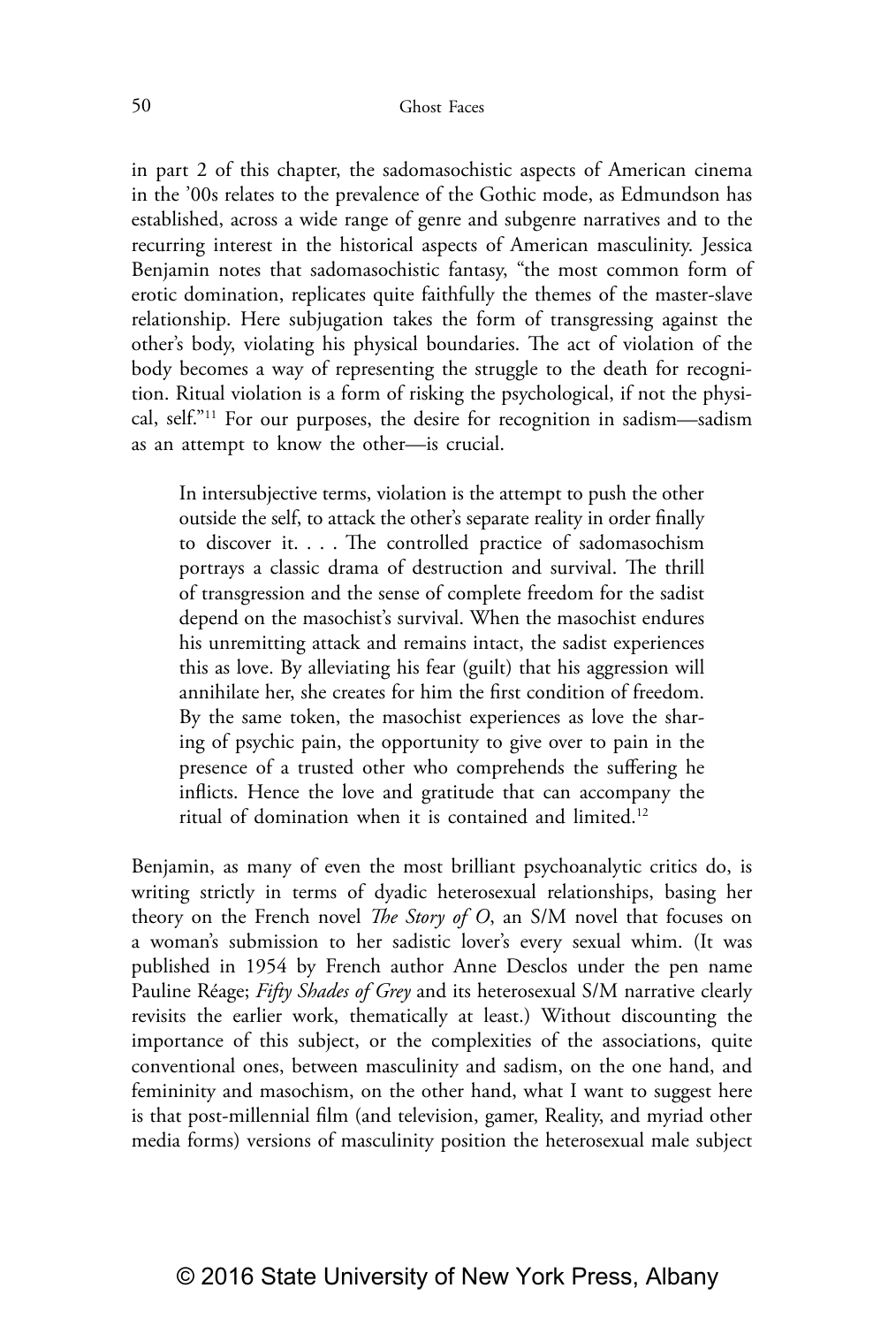as both sadist *and* masochist. Males usually inflict the suffering, but males now also do the suffering, as *Hostel* and torture porn-horror most vividly indicate. The sadistic desire to know the other and the masochist's desire to have another person with whom to share the masochist's psychic pain find rather unusual treatments and reconfigurations in twenty-first-century representation. In the beta male comedies and bromances that I discuss in chapter 3, these patterns take the form of a recurring, even obsessive, gaybaiting, as males in dominant positions, in various ways, relentlessly probe the nonnormative male subject, usually about his sexuality.

We can return to *The 40-Year-Old Virgin* for instructive examples of the queer aspects of sadomasochistic desire, albeit from a perspective that is strictly within the heterosexual-homosocial realm and also heterosexist. Andy (Steve Carrell) is a shy, awkward fortysomething-year-old man who works in a big electronics store. He lives by himself in a home that is filled with his secret possessions: action figures and other telltale signs of his geek culture-obsessions occupy entire rooms, lining shelf after shelf. This geek *mise-en-scène* establishes Andy's sexuality as childlike and regressive. His big secret—that he is still a virgin—is discovered by his coworkers, who then actively work to help him to meet people of the opposite sex, grow confident about and within his own sexuality, and to have sexual intercourse at last with a woman. (He is eventually able to do all of these things when he meets a single mother named Trish, played by Catherine Keener, with whom he develops an ultimately fulfilling relationship after several roadblocks, some quite literal.)

"You gay, man?" one of his coworkers in the electronics store questions Andy. The question posed to the nonnormative, potentially queer male subject by the straight male interlocutor takes on the form of sadomasochistic ritual in the beta male film, albeit often in ways that can be described as variations on a theme; for example, in this same film, the sustained exchange between Seth Rogen's and Paul Rudd's characters organized around the question "Do you know how I know you're gay?." Gay-baiting is a core element in beta male comedies.

As I observed in the Introduction, Carrell's Andy is subjected to scenes of graphic physical violation, such as the body-waxing scene, which his male coworkers watch him receiving (and which he does in compliance with their commands). The laughs proceed from the procedure's having gone horribly awry and from Andy's ornate and often nonsensical verbal expressions of pain and suffering. Crucially, the scene of Andy's suffering is one that is witnessed by other men, which is the classic masochistic fantasy of having a witness for the event of one's prolonged suffering. At the same time, that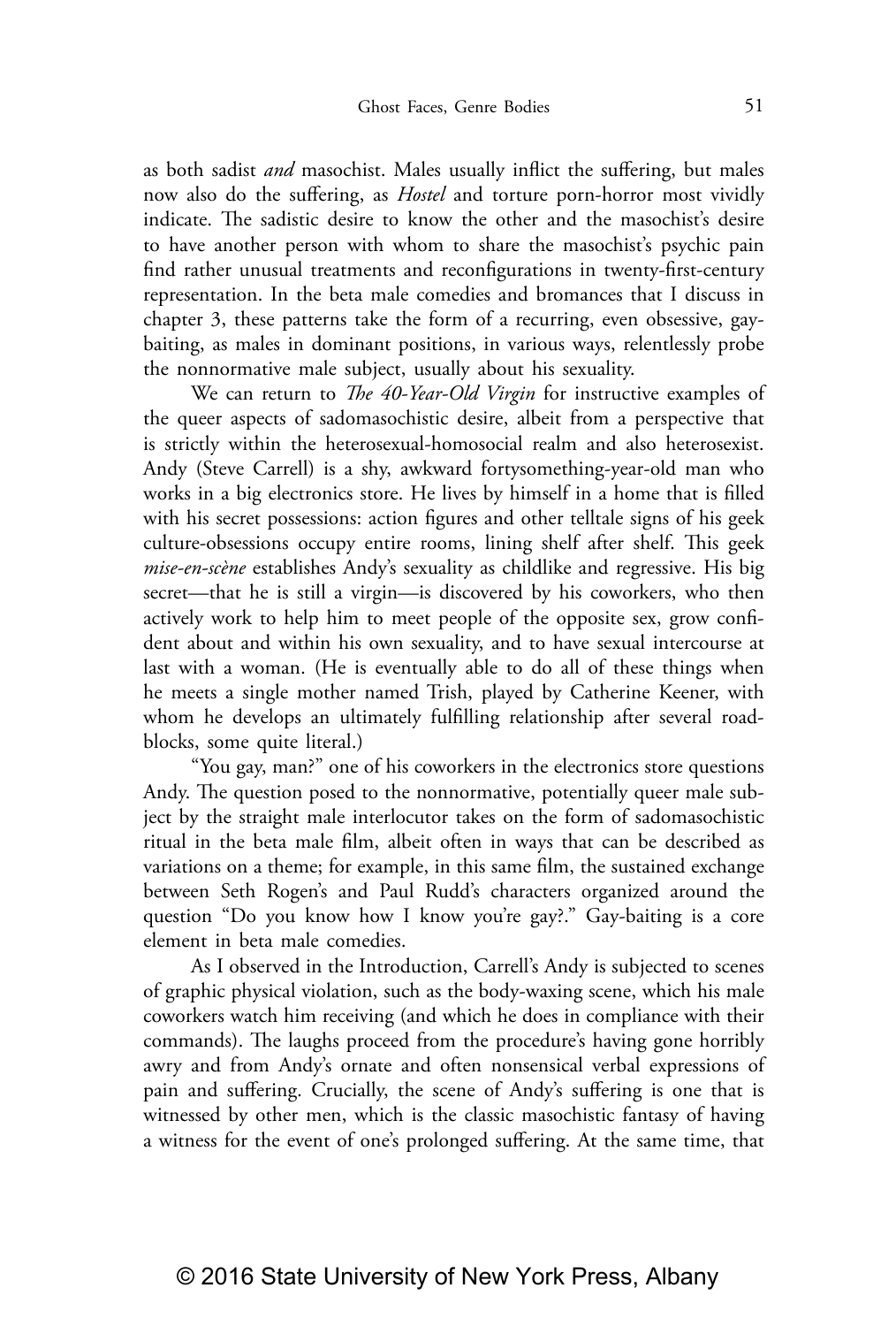Andy's meddlesome, endlessly inquisitive coworkers are all standing around watching him getting waxed, great swaths of the hair on his hairy chest getting yanked off as he howls in multilingual pain, establishes this scene as sadistic, their own participation in the scene an expression of their desire to *know* Andy. That Andy is an enigmatic object of desire—that he must be violated, penetrated into decipherability—is further confirmed by the voyeuristic investigation of his inner realm, his house and secret possessions. The shelves full of action figures, comic books, and other geek-culture paraphernalia all confirm his regressive childhood state for the audience. This regressiveness is crucial, given that those who are sexually nonnormative are typically associated with arrested development, backwardness, even primitivism, as Valerie Rohy has shown.

Voyeurism and fetishism, the dual strategies that Laura Mulvey famously theorized were crucial for the representation of femininity in classical Hollywood film, strategies designed to alleviate male castration anxiety, take on a new life in contemporary treatments of masculinity on the screen. Mulvey's and Deleuze's theories usefully intersect. For the purposes of clarity, let me establish that I view the fixation on male bodies and on dismantling the male, on physical, emotional, and psychic levels, as voyeuristic. From the perspective of *Coldness and Cruelty*, we can establish that the interest in male faces is fetishistic, fetishism "belonging," as Deleuze puts it, to masochism and its modes of disavowal and suspension. Fetishism, however, exceeds the fascination with faces; it extends to the fascination with the parts of male bodies that have been broken down into components that have been, as I call it, dismantled. These new, male-focused forms of voyeurism and fetishism coalesce in movies like *The 40-Year-Old Virgin*. The desire to penetrate hapless Andy's bewildering mystery in *Virgin* is voyeuristic in nature. The inspection of his secret geeky possessions and the delectation over individual aspects of his exposed body in the waxing scene are fetishistic and voyeuristic at once.

Heterosexuality and heterosexual sexual intercourse play decisive roles in this film, as the entire point is to bring Andy not only into proximity but also normative alignment with these dispositions and experiences. But his relationship to the male group is equally significant, especially in its delineation of the sadomasochistic aspects of contemporary screen masculinities. Homosexuality and queerness, aspects of a continuum of nonnormative sexualities, play the important role in representation of being threats to the stability of the normative male. The male group desire to know the nonnormative male is, at least in part, a desire to know to what extent his sexuality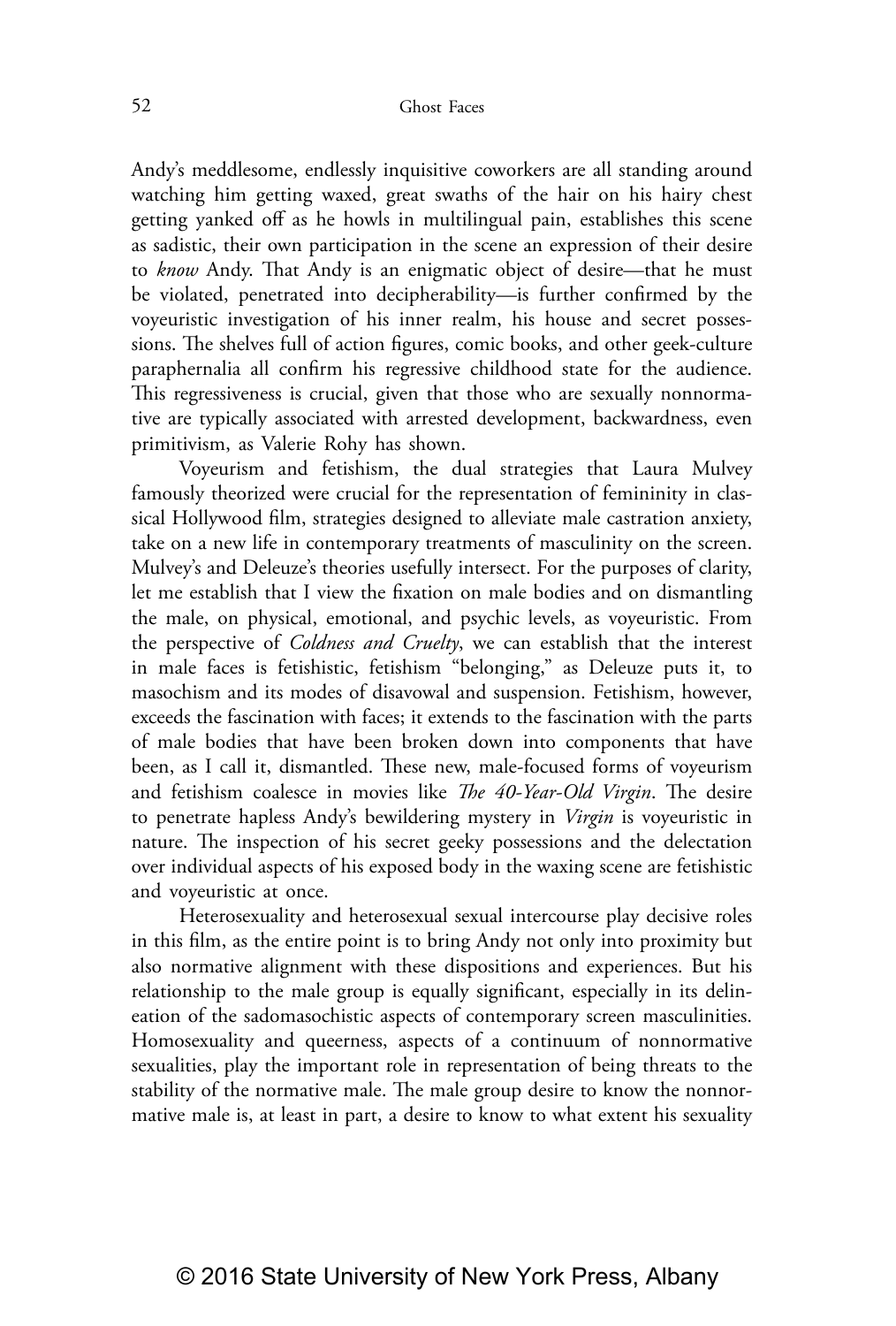is queer. The masochistic male desire to be seen, to be witnessed, stems, perhaps, from a longing for affirmation from the male group, which represents male heterosexual homosociality itself. It also indicates the ongoing effort to insinuate queerness in male characters, one that can be exposed but then ultimately transcended. Male heterosexuality is queered but ultimately safeguarded. The sadist is not just witness to masochistic male queerness but also sexual mentor to the masochist, hoisting him up to the upper rungs of normative male sexuality, the position from which the sadist's attentions flow. By implication, screen male masochists long not for the perpetuation of their own suffering but to become sadists themselves.

In *Manly Arts*, his ambitious and impressive study of masculinity's centrality to the transition, in the United States, from a white male-centered literary national culture to the early cinema and its similar fascinations with masculinity and pursuit of cinematic realism, David Gerstner notes that

the repetition of discourse and practice that organizes the terms for American masculinism and nationalism by no means augurs a homogeneous ideological culture. Instead, it is the ironic failings, the peculiar twists and turns, and the over-determined polemical pronouncements that generate—with powerful affect—the uncanny resiliency of masculinist nationalism in the American cinematic arts.<sup>13</sup>

I agree with Gerstner that "a homogeneous ideological culture" does not exist, but, at the same time, I believe that twenty-first-century Hollywood movies *on balance* exhibit a strikingly similar series of conventions in terms of the depiction of masculinity.14 The focus on bodies is, I argue, metonymic of the larger voyeuristic obsession with penetrating the mysteries of manhood, one that extends to the international cinema but can also take on more radical dimensions in films made outside of the United States.15 This voyeurism is itself metonymic of a larger preoccupation with the image of masculinity, of which the fetishistic fixation on faces is the chief indication. Thinking about the disjunct between unruly bodies and uncanny faces allows us to develop deeper insights into the instabilities inherent within the representation of American masculinity. It also allows us to address a potent dimension of this representation, a split between a normative understanding of masculinity as stable, coherent, and rigidly contained and a queer understanding of masculinity as porous, fluid, open to interpretation, and always already destabilized.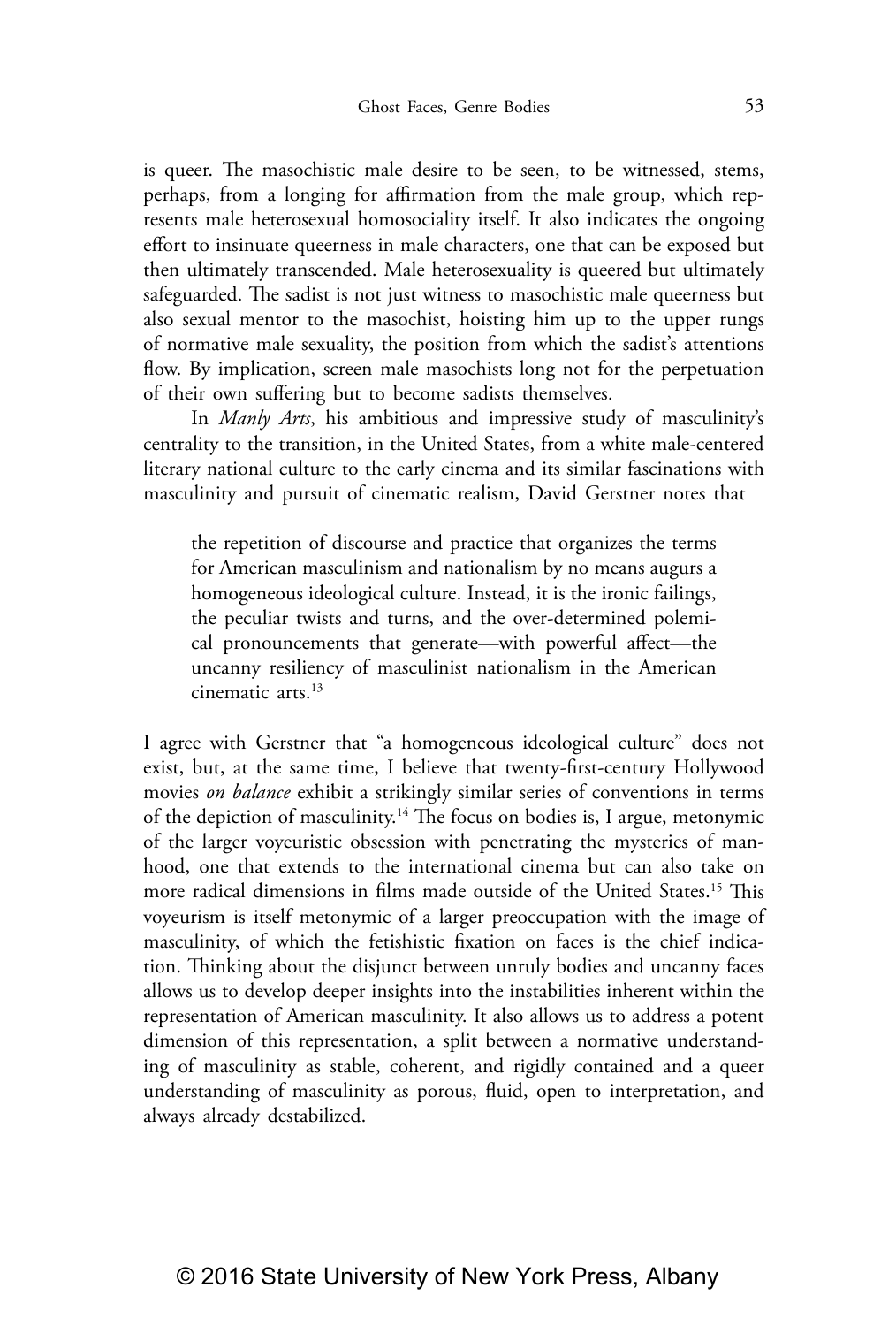## Part 2: Faces

#### *Ghost Faces in Film*

In media representations of the '00s, the face emerges as the key to the male self, index of its conflicts, map of its overlaps with various others, code to its breaking point. The Ghost Face of post-millennial American films is a male character whose psychic and emotional conflicts, anxieties over his desires, potential for violence, or simply his inscrutability is made physically manifest in his face.

One particularly resonant image of masculinity recurs in the films of the '00s: a male face that has been rendered distorted or otherwise altered, that signifies either blank impenetrability or fiendish, mocking cruelty. The mask the killer known as Ghost Face wears in *Scream* (Wes Craven, 1996) and its several sequels provides the inspiration for my book's title. The mask both heralds a new kind of *male visual identity* and provides an apt allegorical depiction of the melding of genre modes (here, comedy and horror) in the genre-hybridic '00s, a tendency that *Scream* exemplifies. More literally, ghostly male faces abound on the Travel Channel series *Ghost Adventures* (2008–present), a prominent example of the popular and wide-ranging "ghost-hunter" genre of Reality television.<sup>16</sup> Self-promoted as "raw" and "extreme," *Ghost Adventures* is known for its combative tagline, "Can you handle the lockdown?" The lockdown refers to the ghost-hunter team's self-imposed incarceration in "haunted" buildings of various kinds over the course of an evening. The premise of the series is that its three male investigators, led by the host and creator of the series Zak Bagans, travel around the country and investigate its supposedly haunted sites. The series combines the travelogue and the Gothic genres, Americana, history lessons, and the male-bonding commonly associated with beta male comedies. During the nighttime lockdowns, the men film the interiors of the haunted institutions in which they have sequestered themselves; they also film themselves, images of their faces in the darkness captured in denatured, green-night-vision photography. With their eerie green faces and bodies and white eyes, the investigators gradually evoke the spirit forms they aggressively and theatrically hunt down.

The uncanny—strange, twisted, or denatured—male face emblazons such films as *Donnie Darko*, with its protagonist's encounter with both his own face in the mirror and that of a nightmarish, leering rabbit-man<sup>17</sup>; 25<sup>th</sup> *Hour* (Spike Lee, 2002), with its protagonist's alternately triumphant and self-hectoring rant in the mirror, a sustained encounter between himself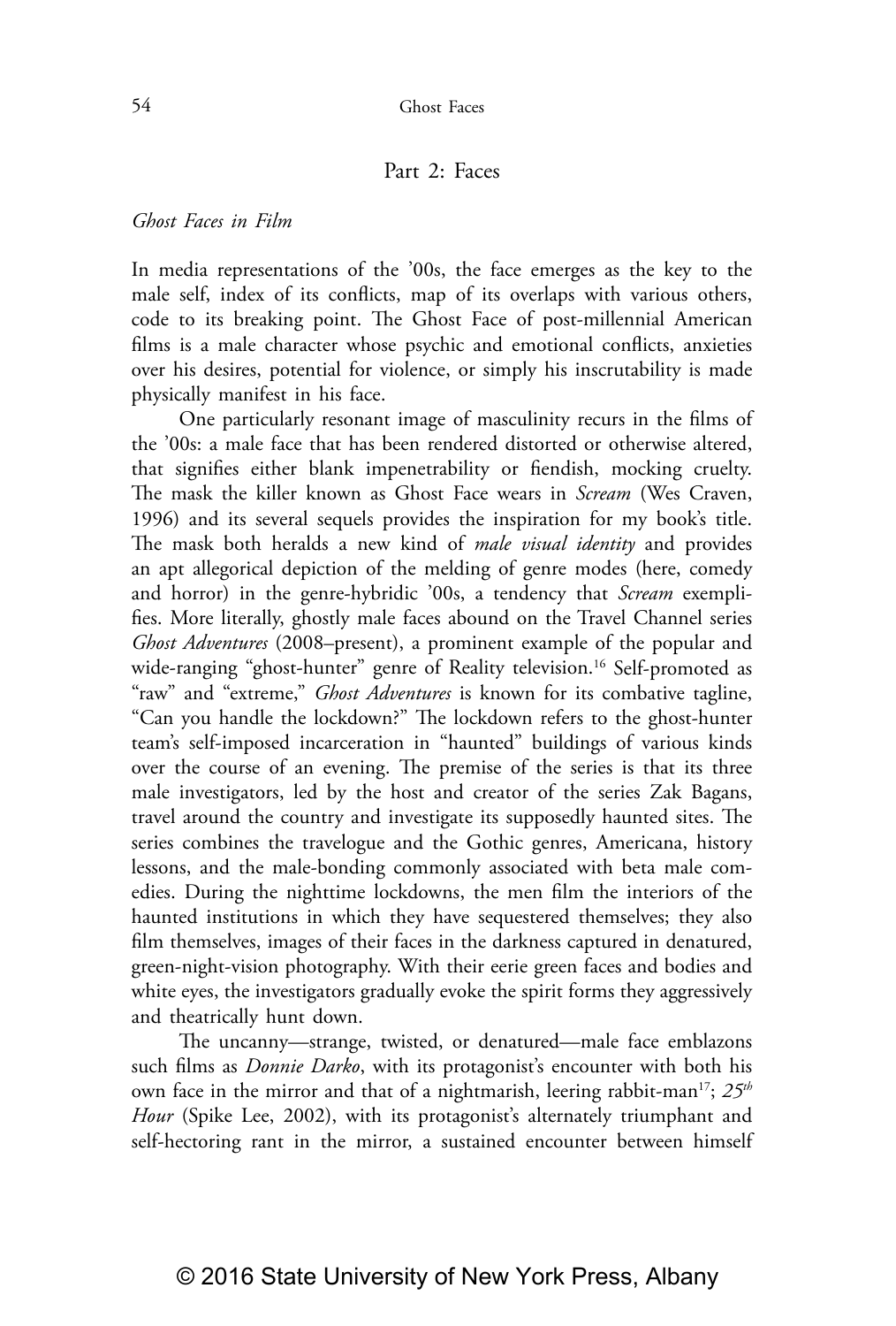and his reflection; *The 40-Year-Old Virgin*, with its climactic close-up of its protagonist Andy, now triumphantly *post*-orgasmic after having sex for the first time and right before he bursts into song18; *Source Code* (Duncan Jones, 2011), with a revelation that its protagonist is, in actuality, little more than just a face; Rob Zombie's *Halloween* remakes, aforementioned; *Drive (*Nicolas Winding Refn, 2011), which focuses intently on Ryan Gosling's impassive and *intense* facial expressions and also tropes on the idea of masculinity as a mask (literally representing the criminal protagonist, a stunt double among other occupations, wearing a mask, and not just for diegetically justified reasons); and *Magic Mike,* discussed in the Introduction, which figures its protagonist's "turn" toward a moral and properly heterosexual life (i.e., a life in which he is no longer a male stripper for female audiences, and certainly not for gay male audiences, never shown in the film) through a sustained close-up of his face, his expression at once aghast and resolved. What's behind the face as a symbol for men? Especially when we consider that it is the woman's face that, throughout film history, has been not only the cinematic face, but the figural representation of the cinema itself?19 (I will discuss the formal techniques for representing male faces in the last section of this chapter.)

*Drive*, starring Ryan Gosling as the unnamed "Driver," is a prime example of a film in which a meditation on the male face emerges with a focused intensity that exceeds the demands of the plot. *Drive* is not a successful work by any means, but it significantly indexes the possibilities of the male face and demonstrates the fertile possibilities of genre, here the crime drama, for the exploration of masculine styles as they are held in relief—as Deleuze would say, in suspension—in the contemporary cinematic moment, which is marked by a tendency to blur and blend not only genres but temporalities. In terms of the latter, *Drive* invites us to consider its relationship to classic film noir through its citation of noir tropes: the ambiguities and inscrutable motivations of the male protagonist, the evil mob boss, the good blonde woman versus the dark-haired gun moll, et al. Refn holds the camera on Gosling's smoothly even yet tautly held face, to the point that his intense, blank stare starts to suggest alternative possibilities, becoming not so much a mutable canvas as a canvas that mutates. The close-ups of Gosling held for such a lengthy duration invite us to consider the meanings of this expressionless/hyper-expressive face, the strange stillness of which is one of the major motifs of the film.

In addition to being a driver in the criminal underworld, Gosling is also a stunt double, using his driving prowess in this capacity as well. The film oddly intermixes the crime drama with the meta-filmmaking subgenre,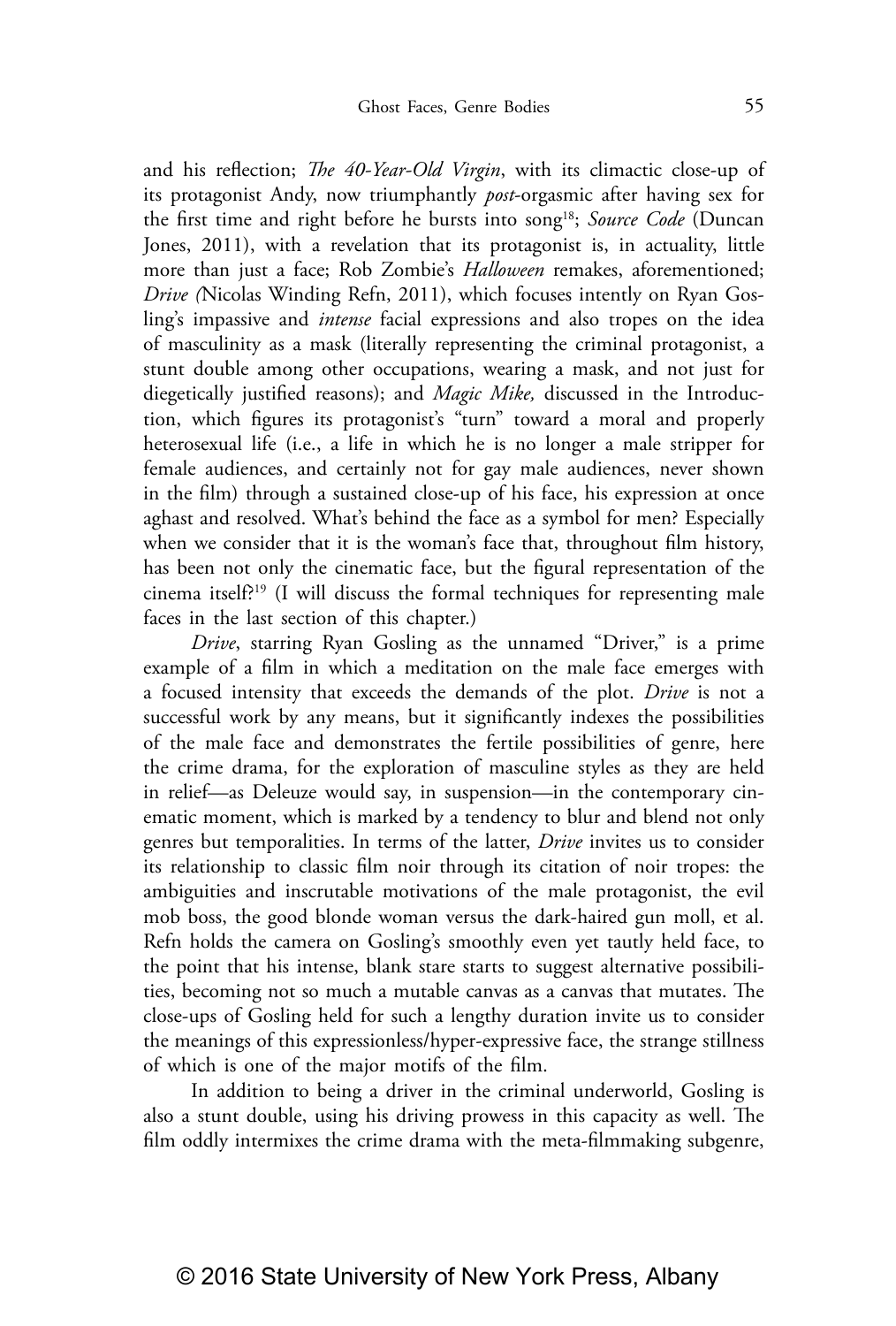which focuses on the behind-the-scenes world of making a movie. Gosling's brooding, impassive screen presence sutures these subgenres. The camera lingers, indeed loiters, on the image of his face. (Indeed, Gosling's cinematic works are obsessed with his facial image, making them one continuous story of a face.) As we contemplate this face, we are, I believe, invited to meditate on the stoical blankness of the male film noir protagonist, embodied by Humphrey Bogart in films such as John Huston's *The Maltese Falcon* (1941) (though not Nicholas Ray's *In a Lonely Place*, released a decade later, in which Bogart is increasingly unhinged and apoplectic). Gosling's impassive yet suggestive face—his skill at suggesting reserves of feeling beneath that impassivity—is here a frieze of filmmaking's fascination with traditional masculinity and its codes of silence and distance. Gosling's able embodiment of these codes updates them with the almost queer sense of wounded vulnerability in his persona—the quality that has, perhaps, allowed him to emerge as an unlikely feminist icon.<sup>20</sup> As Frank Krutnik writes from a Freudian perspective, the noir hero "can serve as an ideal ego, who, in the imaginary form of (fictional) fantasy, achieves the fulfilment of ambitious and erotic wishes. . . . [T]he hero can operate as an idealized figure of narcissistic identification who will ultimately unite authority, achievement and masculine-male sexuality." Among Krutnik's examples are Ian Fleming's James Bond and Mickey Spillane's Mike Hammer.<sup>21</sup>

I would argue that in contemporary film, the differences between a figure like James Bond and Gosling's Driver are telling. Bond is, in the first Daniel Craig film of the rebooted Bond films of the '00s, primarily a body, spectacularly displayed as such in the much-discussed moment in *Casino Royale* in which Bond rises up from the water at the beach and walks toward the camera, in gloriously bare-chested form, wearing nothing but a speedo. Interestingly, we are shown Bond in this objectified manner as Bond checks out a woman who is on a horse. Through his POV, we see the woman on the horse through a long shot. As she is put on a limited visual display, he is put on a more extensive visual display. In other words, in a sequence that ostensibly conforms to Laura Mulvey's paradigms of the male as the subject of the male gaze, Bond is the more emphatically object of the gaze. In contrast, Gosling's Driver is a face, almost decorporealized as such. As a face, he is a goad to dreamlike contemplation and fascination that dovetails with Deleuze's theories masochistic fetishism. In both cases, the male hero is the audience's ideal ego, but narcissistic identification is disrupted by the incitement of erotic desire (whether or not one actually experiences this feeling while looking at Craig; I do, but clearly not everyone in the audience does), on the one hand, and Deleuzian suspension of time and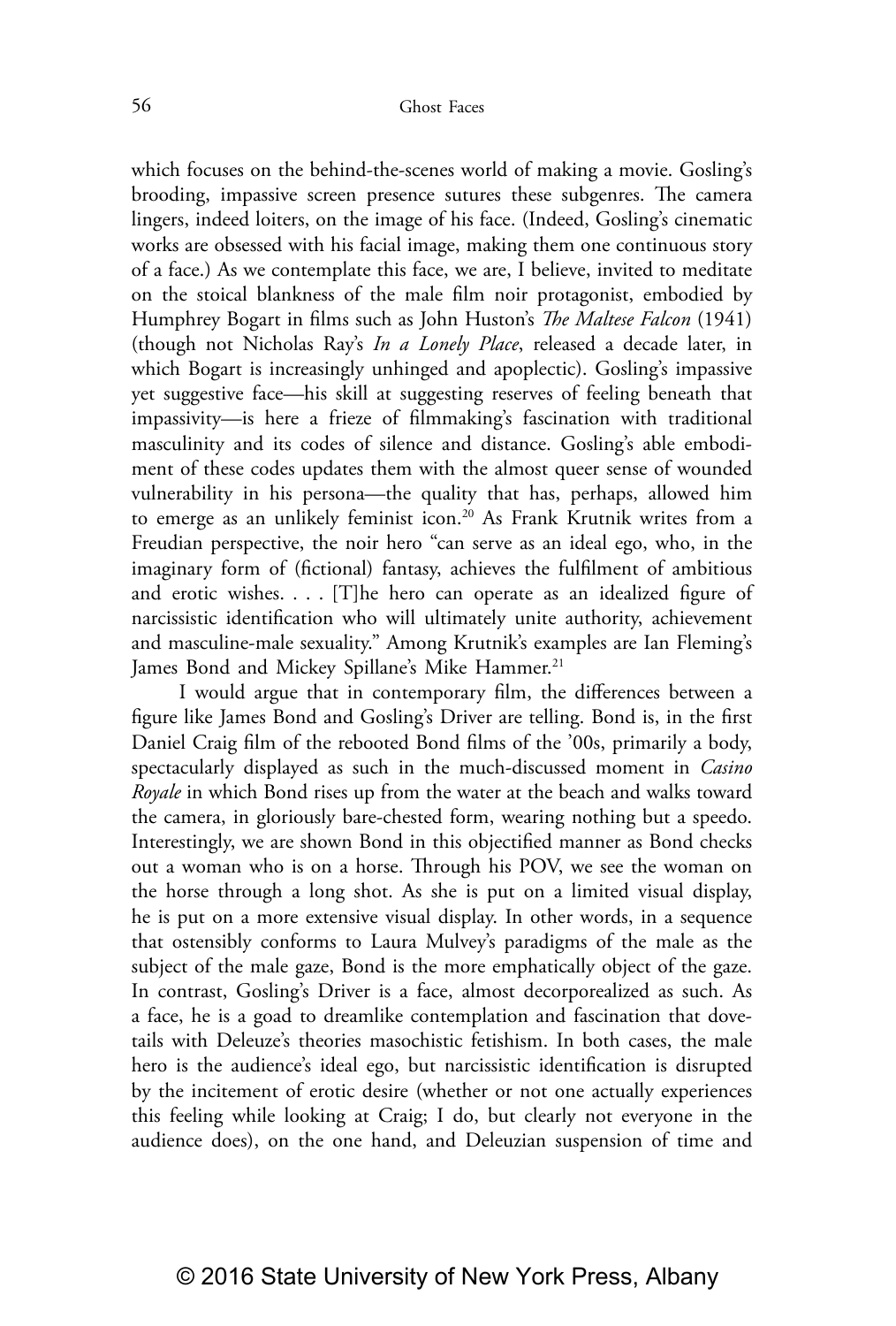space, on the other hand. Which is to say, the meditation on the Driver's face disrupts desire and identification both, forcing us to contemplate the face as the *screen itself.*

When the Driver performs a car-chase stunt scene, he puts on an unusual, huge mask that makes him look like he has stepped off of an assembly-line of mass-produced musclemen. Gosling's mask, white and large and flat of feature, transforms the driver into a blank, inscrutable version of a hyper-masculine male. It suggests hyper-masculinity in that the face could only belong to someone of Titan stature. This motif has the effect of reifying the suggestions of blankness in the Gosling face-image, emphasizing the marbled, statue-like qualities of the impassive face on display. It also makes more salient the trope of impersonation (a feature of *prosopopoeia*, the impersonation of another through the wearing of a mask in a performance or by rhetorically representing a faceless other, as I will develop below) in the depictions of male identity in this era. At one point, the mask *explicitly* exceeds its diegetic function: Gosling puts it on when he confronts the mob boss (played with nasty aplomb by Albert Brooks in a surprisingly effective counter-intuitive casting) who wants him dead. The mask emerges as a metaphor both for killing-machine vengeance and for the play of masculine styles on ample display here. These styles emerge through the constant contrasting of the Driver against other kinds of men, defined by type: the violent but ultimately victimized Hispanic ex-husband (Oscar Isaac) of the "good woman" (the ubiquitous Carey Mulligan) that the Driver protects; the mob boss; his large, formidable, violent henchman (Ron Perlman); and Shannon, the sad, ruined friend, played by *Breaking Bad*'s Bryan Cranston, who runs an auto-repair shop and also works for the mob boss. The obsession with male faces finds, all too typically, misogynistic vent: witness the *Scanners*-like explosion of the surpassingly beautiful head of the redhead gun moll Blanche (Christina Hendricks) in the bathroom.<sup>22</sup> Adorned by lush Pre-Raphaelite crimson hair, Blanche's head, when shot by one of the mob men during a gunfight, splatters red everywhere; Gosling's character escapes unscathed.

Similar motifs inform other films of the same period. In *The Town* (Ben Affleck, 2010), based on real-life crimes, a ring of thieves from Boston's South Side dress up as nuns to rob banks. The nun outfits on the men do not feminize them, exactly; rather, they suggest elderly yet surprisingly musclebound men in drag crossed with otherworldly creatures. Affleck pauses on the shots of the men in their nun-drag, allowing the strangeness of their uniformly doleful expressions and appearances (a masculinized femininity) to dominate the image. The film prolongs our contemplation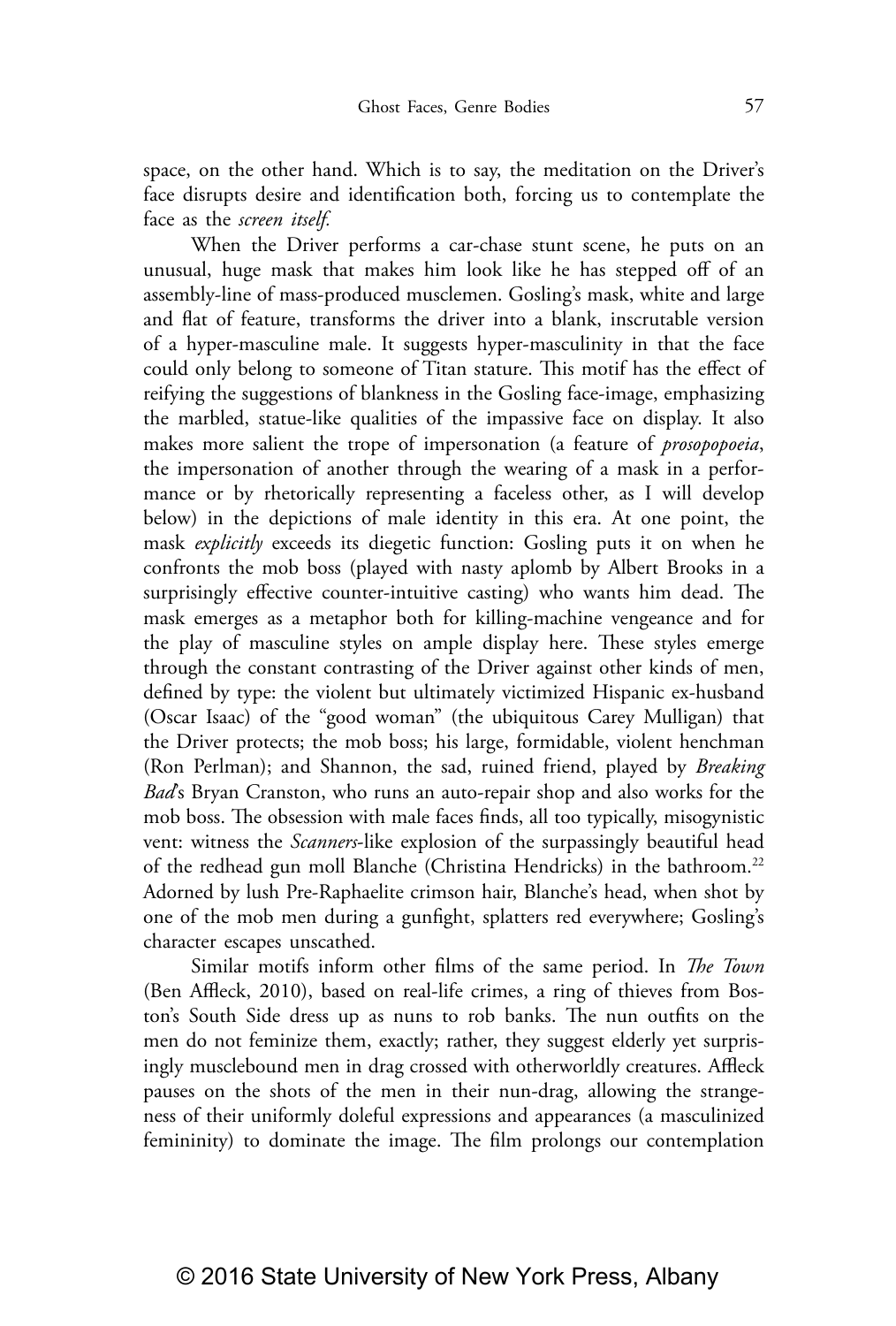of these masked male faces so that we begin to view them as denatured, alien, baffling.

The masked Driver anticipates the looming, Titan-like centurions of Ridley Scott's *Prometheus* (2012), a prequel of sorts to the *Alien* film series (the first of which was indelibly directed by Scott). In this film's mythology, these hulking, looming, and exclusively masculine beings are responsible for seeding Earth with organic life. The centurions' mythic, musclebound bodies resemble works of classical sculpture come to life. An eerie, sumptuously visualized prologue sequence features aerial shots of the Earth before life appeared on it. One of the looming centurions, mysteriously hooded and dark-robed, stands on a precipice above a roaring chasm. An enormous mother-ship hovers portentously in the sky (a steal from Kenneth Johnson's 1980s NBC alien-invasion miniseries *V*). The centurion ingests some viscous concoction from a vial (it looks like raw, futuristic fish eggs). Then, his marble body begins to seethe with dark strands of newly engineered and activated DNA. As his body explodes, it plunges into the roaring water below and seeds the newly born planet Earth. It's a fantasy of male birth, life gushing forth from Adam's body with no Eve in sight. These DNA Centurions (as we can now call them) are the military personnel of an unseen alien race (called The Engineers by the characters in the film) that created humans but then decided to destroy the life they created. The DNA Centurions' faces and skin are a pale, pale white, their faces and bodies uniform in appearance.

The militarized male contours of the DNA centurion's body lend the film a surprisingly homoerotic dimension. The shapely, sleek contours of their bodies evoke marbled, godlike youth. The homoeroticism of the conception of these male figures is further amplified by the dandyish cyborg David (Michael Fassbender) and his obsession with the style of Peter O'Toole's masculinity in *Lawrence of Arabia* (David Lean, 1962), a homoerotic epic itself. The obsession with the male face reaches an apotheosis here, with the cyborg David endlessly rewatching Lawrence while styling himself physically after O'Toole in the film, dyeing his hair a similar shade of blond. The blond cyborg David explicitly evokes O'Toole's Lawrence of Arabia as it recalls the gender-bending young David Bowie and also Rutger Hauer's blond replicant-angel in Ridley Scott's earlier film *Blade Runner* (1982). Later, David will be decapitated by a reactivated Centurion, shown to be a killing-machine rather than a benevolent creator. This Centurion will *himself* be orally penetrated at the climax by the gigantic Alien-hybrid creature, which looks like one of H. P. Lovecraft's octopus-like alien monsters in his Cthulhu mythology. Discovering how murderous the Centu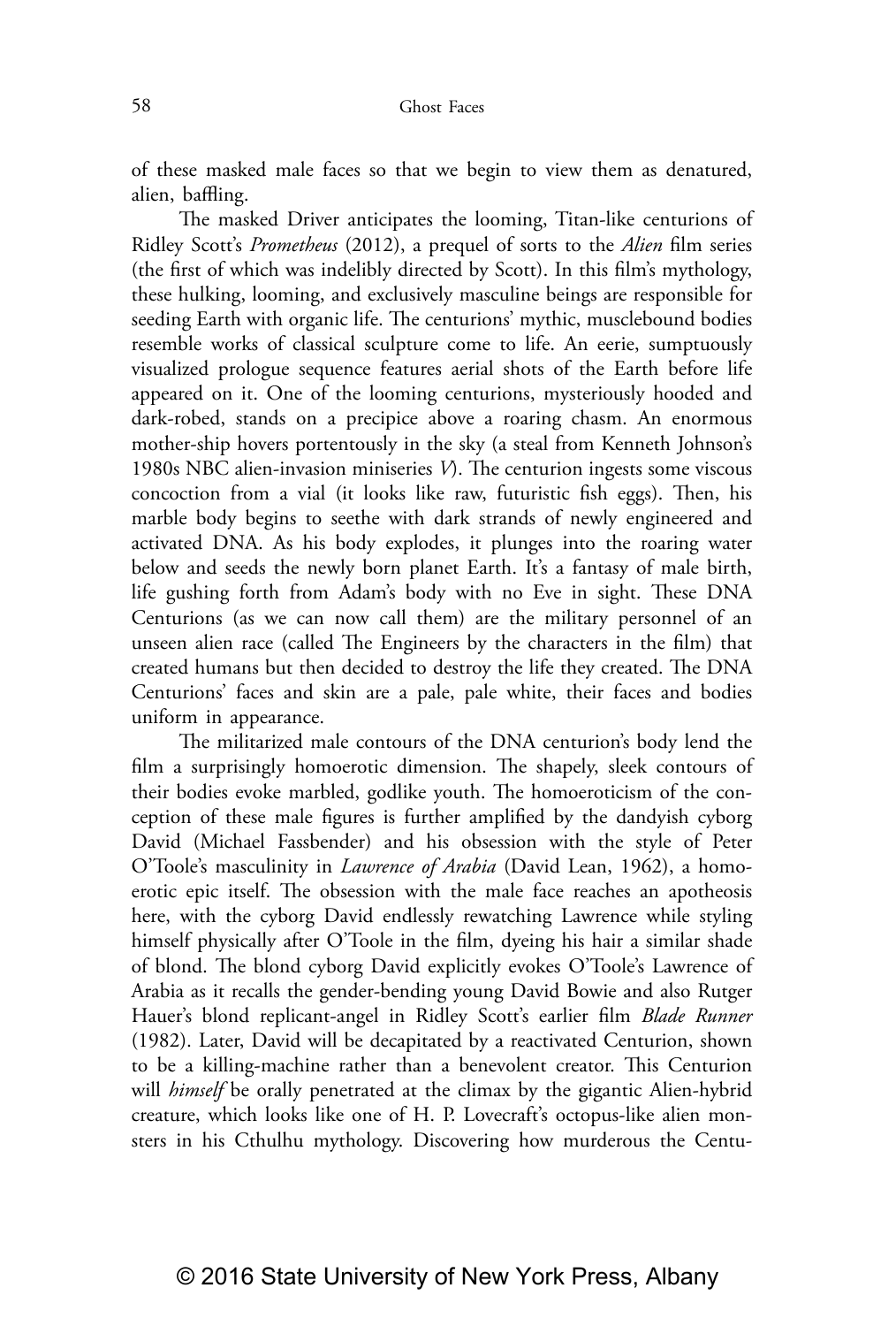rions—and, implicitly, the Engineers they serve—truly are, the scientist heroine Elizabeth Shaw (the great Noomi Rapace) utters the signature line of the film: "We were wrong. We were *so* wrong." She will carry around David's decapitated head, which continues to speak, unaltered, with Michael Fassbender's mellifluous British cadences. Reinforcing the visual scheme of the film, Meredith Vickers, the tough-as-nails woman commander played by Charlize Theron wearing short blonde hair, sports a queer fascist-masculine look. Vickers envies cyborg David's proximity to her old, wealthy, tyrannical, Citizen Kane-like father. Her metallic look and short blonde hair link her to her cyborg "brother" David. (Her underdeveloped character is the least successful element of the film, being a misogynistic cartoon of the female in power. Unsurprisingly, she is annihilated at the climax.)

### *Uncanny Men: Historical Masculinity and the American Gothic*

While male protagonists of films of the '00s recall older versions of the male hero such as the Bogart noir protagonist or the John Wayne western lead, the specific obsession with faces in '00s film links this body of representation to deeper levels of American history, specifically, I argue, to the literature of the antebellum United States and its emphasis on the Gothic genre. Mark Edmundson in *Nightmare on Main Street* has posited that we live, today, in a culture of the Gothic, presided over by Edgar Allan Poe and Freud; moreover, this culture is sadomasochistic in nature.<sup>23</sup> Edmundson's thesis is more persuasive now than ever. This is an era steeped in the elements of the horror genre, in which most television programs feature grisly content, mayhem, and violated and mutilated bodies, images of violence so graphic one wonders how they made it past even the most lenient censor, and the movies follow suit.

I introduced the concept of historical masculinity in the Introduction. Historical masculinity evinces an understanding of masculinity as simultaneously rooted in time and timeless, of its moment and a continuous cultural identity with key precedents in the past. American Gothic works of the antebellum period provide such precedents and are explicitly evoked as such in contemporary representation (for example, a scene, set in the high school library, in Rob Zombie's *Halloween* in which the teen heroine and her female friends gossip about their romances, commences with a shot of various posters of great nineteenth-century American authors such as Poe and Whitman; the title and premise of the Fox network's Gothic-forensic television series *Sleepy Hollow* [2013–present] rework Washington Irving's famous 1820 short story "The Legend of Sleepy Hollow"). As I will demonstrate in the chapter on beta male films and bromances, Irving's tale haunts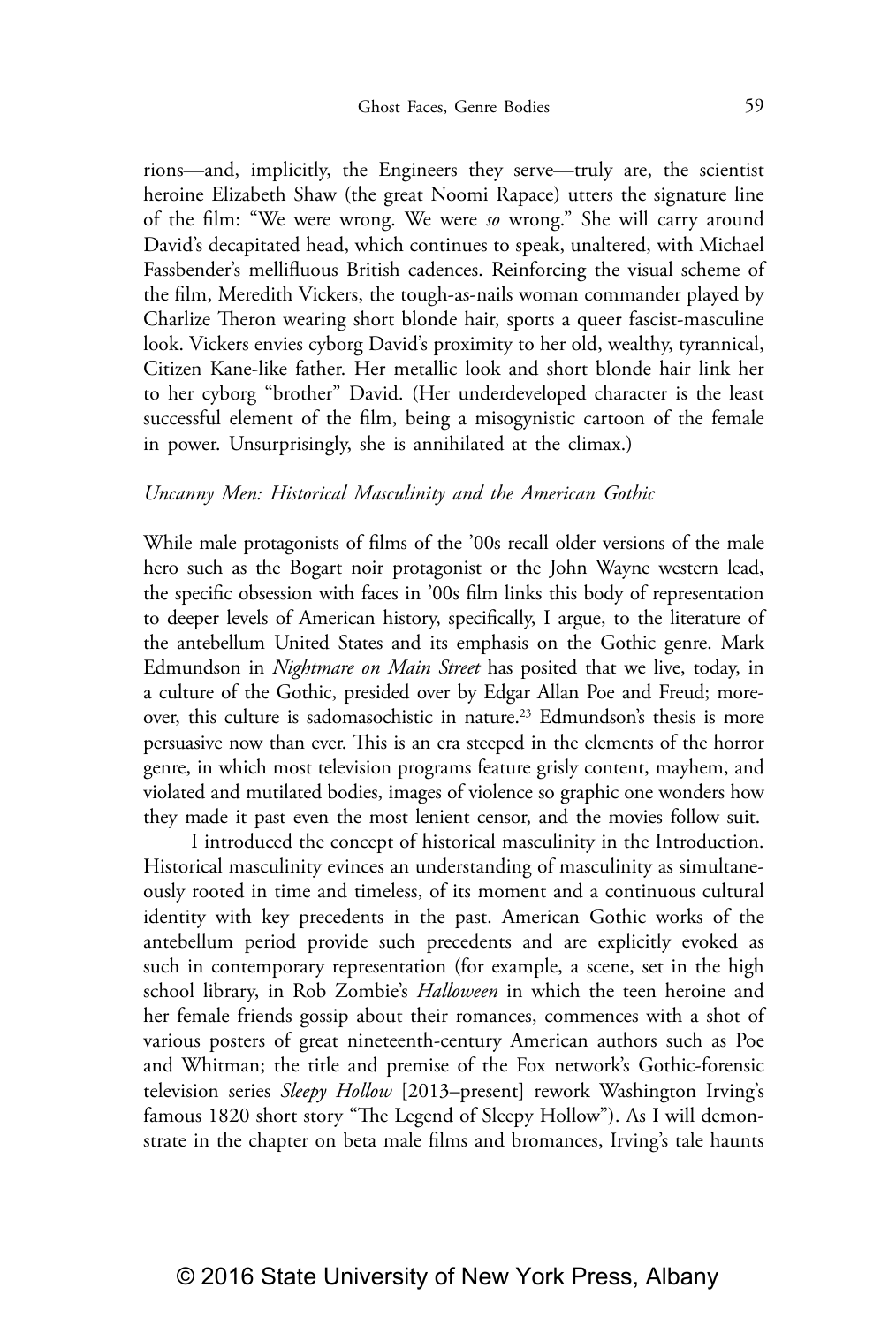representations of masculinity, particularly its central relationship between the pedagogue Ichabod Crane and the ne'er-do-well Brom Bones and his homosocial gang—the conflict between isolate and group forms of male identity. But Irving's story is only one aspect of a complex lattice-work of cultural and historical allusions in the present. Current patterns of representation in terms of masculinity recall one of the most famous imperative sentences in classic American literature: "If man will strike, strike through the mask!" from Herman Melville's *Moby-Dick* (1851). As I will develop, the overlaps between a work like Melville's novel and films of the present can be seen in the shared preoccupation with the face as oblique, paradoxical, maddening, a mask. Melville's elaboration of the theme of a horrifyingly blank whiteness—what is, essentially, his invention of whiteness studies in chapter 42 in *Moby-Dick* called "The Whiteness of the Whale"—provides a crucial intertext for contemporary Hollywood's figuration of the mask-like nature of white masculinity.

As Christopher Lukasik has shown, an obsession with the face and with the truth it apparently makes visible has been a preoccupation of American life since the late eighteenth century. Within the visage lay, for the early American republic, "a permanent, essential, and involuntary sense of character . . . that no amount of individual performance could obscure." It was during this period that a now commonplace maxim began to dominate American social relations: "there is a face that you put on before the public, and there is a face that the public puts on you."24 I argue that a sense of masculinity as an identity written on the face endures in images of masculinity in the '00s. These images strategically and indicatively make use of the face to hide "truth"—to register a fascination with the inscrutable nature of masculinity while forestalling inquiry and analysis. The Melvillean idea of a maddening inscrutability—an inscrutability that stems from malice or that concentrates the essence of malice—finds a continuous life in male representation.

The story of Melville's famous novel *Moby-Dick* is well-known, but to recapitulate, it concerns the obsessive quest on the part of Captain Ahab to hunt down and kill the White Whale, the titular Moby-Dick, who bit off his leg. The novel is narrated by the character Ishmael, whose famous first line "Call me Ishmael" commences the novel. Ishmael is a sailor who leaves Manhattan in search of adventure on a whaling ship, eventually making his way to New Bedford, Massachusetts, where he meets his newfound friend, Queequeg. An initially fearsome figure, the tattooed cannibal Queequeg is from a Polynesian island that has no geographical record. Ishmael's friendship with him is a model of interracial brotherhood, as Leslie Fiedler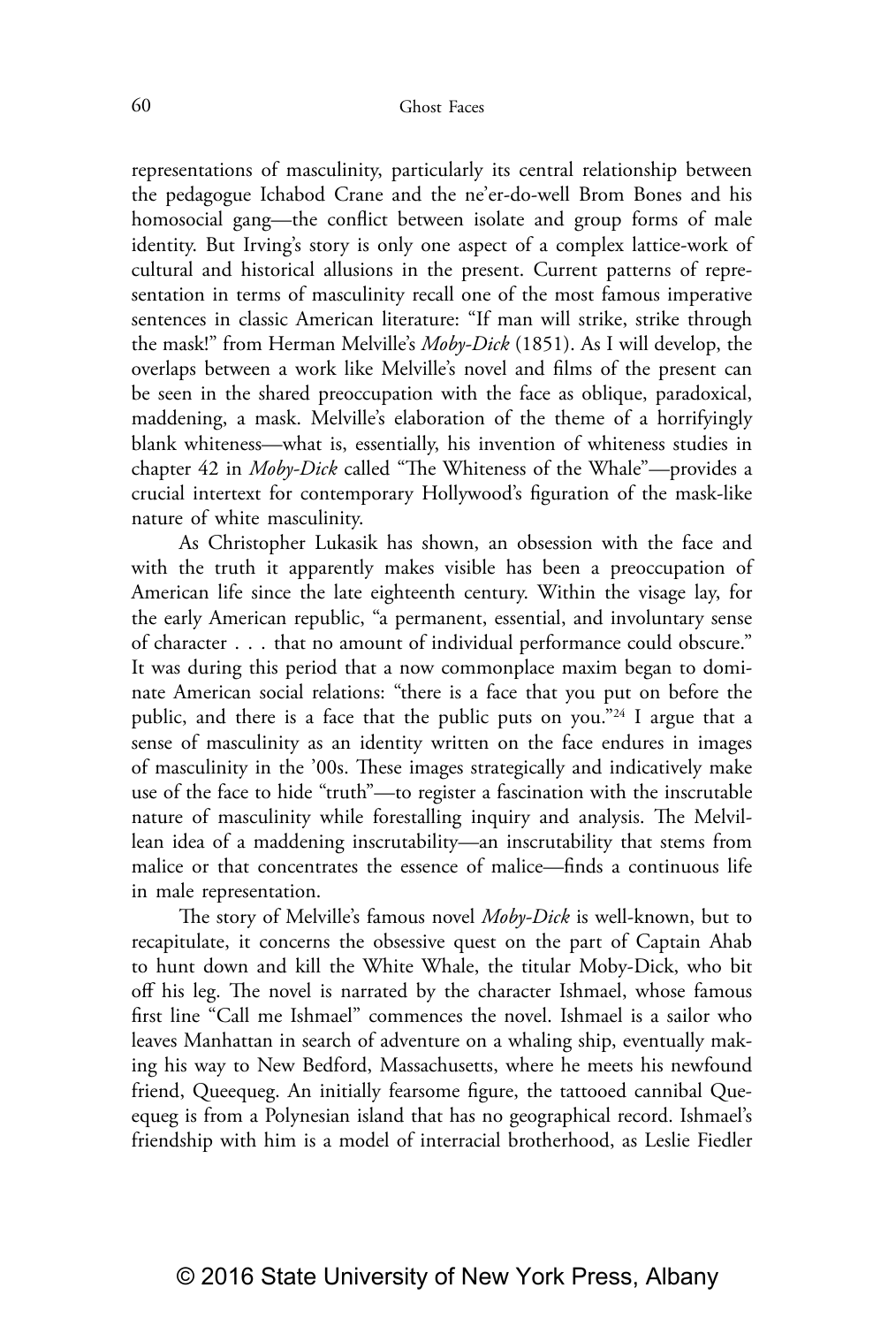extolled in *Love and Death in the American Novel*. Both men make their way to Nantucket, Massachusetts; once there, they enlist in the *Pequod* whaling voyage, captained by Ahab. Ishmael recedes into the background after the first third of this epic novel, the remainder of which focuses on Ahab's vengeful quest.

Part of the greatness of Melville's conceptualization of the mad, defiant Ahab is that he possesses keen insight into everything except his own murderous obsession with the Whale. As Ahab says to Starbuck, the first mate of the *Pequod*, in chapter 36,

All visible objects, man, are but as pasteboard masks. But in each event—in the living act, the undoubted deed—there, some unknown but still reasoning thing puts forth the mouldings of its features from behind the unreasoning mask. If man will strike, strike through the mask! How can the prisoner reach outside except by thrusting through the wall? To me, the white whale is that wall, shoved near to me. Sometimes I think there's naught beyond. But 'tis enough. He tasks me; he heaps me; I see in him outrageous strength, with an inscrutable malice sinewing it. That inscrutable thing is chiefly what I hate; and be the white whale agent, or be the white whale principal, I will wreak that hate upon him.<sup>25</sup>

The obsessive, tyrannical, monomaniacal, poetry-spouting Captain Ahab's view that everything we see before us is merely a series of "pasteboard masks" has proven a remarkably resonant one for American culture. Ahab's nebulous motivation for pursuing the white whale is a textbook example of the literary theme of vengeance. It also allegorizes the psychoanalytic concept of desire, the split between need and demand (Lacan) and a force that has neither aim nor object (Freud). The closest Ahab can come to explaining why the whale provokes him so is that he sees "sinewing" in the whale "an inscrutable malice." As Ahab declares, "That inscrutable thing is chiefly what I hate[.]" Nothing is more of a pasteboard mask than Ahab's own obsessive desire to destroy the whale. I posit that American masculinity is its own white whale, an inscrutable object, never more so than in the post-millennial moment. But what goads the pursuit?

There is more to say regarding connections between the White Whale and Ghost Faces, but let me add another crucial intertext for patterns of male representation in cinema of the present. Nathaniel Hawthorne's short story "The Minister's Black Veil," first published in the 1836, provides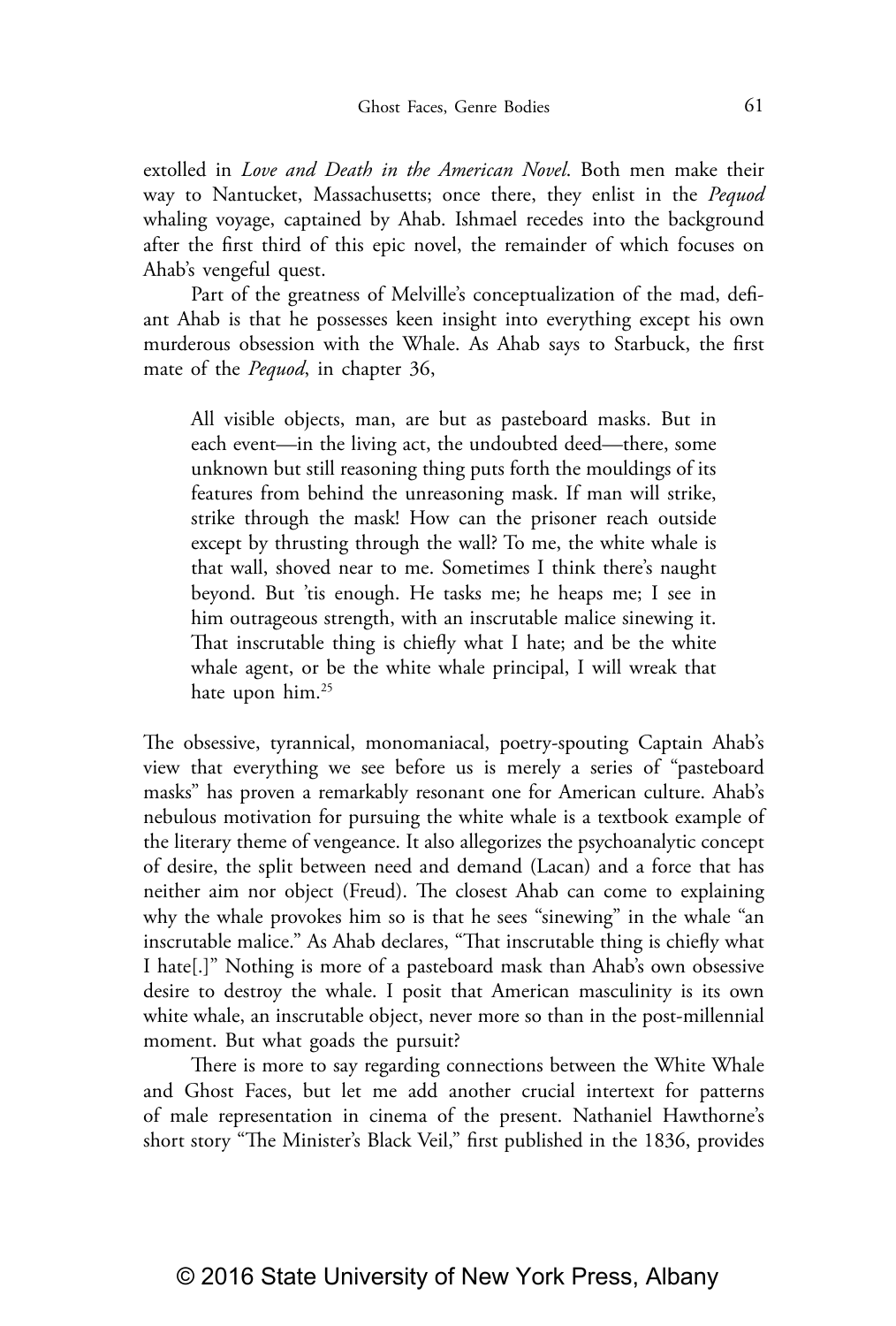a template for the idea of masculinity as fundamentally masked, hidden, obscured, a surface behind which a mysterious other resides. The definitive Hawthorne story, "The Minister's Black Veil" typically concerns a young man on the verge of marriage, Mr. Hooper, the Minister of the title, who presides over a small Puritan village. Hooper mysteriously decides to don the titular black veil in order to remind others of the "secret sin" that the veil "obscurely typifies." The bachelor/marital anxieties that frequently mark Hawthorne's males are unmistakably linked to this young man's decision to wear the veil. He even asks his fiancée, Elizabeth, to bear with his decision never to take off the veil, not even for her. Unsurprisingly, they never marry.<sup>26</sup> The townspeople never lose their horrified dread of and fascination with the minister's veiled face, even when Hooper, now an old man, lies on his death-bed, still wearing the veil. The sheer blankness of Hooper's veiled face is suggestive for our reading of contemporary cinematic versions of masculinity—the ways in which this blankness defers and incites interpretation.

Freud's famous 1919 essay "The Uncanny" has been especially influential for theorizations of the horror genre.<sup>27</sup> Freud theorizes that the uncanny is the return of something familiar (*heimlich*) in a disturbingly unfamiliar form (*unheimlich*). Freud's concept of the "return of the repressed," as Rick Worland points out, has been broadened into a "sociopolitical critique" by recent horror critics, for whom the genre resonates with the return of any "number of [repressed] actions and desires."<sup>28</sup> This is certainly the view taken by Robin Wood in his influential writings on the horror film, in particular his essay "The American Nightmare," in which Wood popularized the notion of the uncanniness of horror and of the return of the repressed as its defining feature.<sup>29</sup>

Josh Cohen considers "The Minister's Black Veil" in terms of Freud's theory of the uncanny.30 Cohen persuasively observes that it "is a narrative meditation on the uncanny otherness at the heart of every human being, on the stubborn inextricability of the uncanny and the human."31

The veil is so awful because it reminds us, not unlike psychoanalysis, that even without a veil we're in perpetual disguise, as obscure and unrecognizable to ourselves as to others. . . . [What the minister's congregants] are seeing in the veil, then, is nothing more than their own possession of an unconscious, their haunting by what Freud calls a double of themselves: "the quality of uncanniness can only come from the fact of the 'double' being a creation dating back to a very early mental stage, long since surmounted' (SE 17: 236). . . . [T]he unconscious double is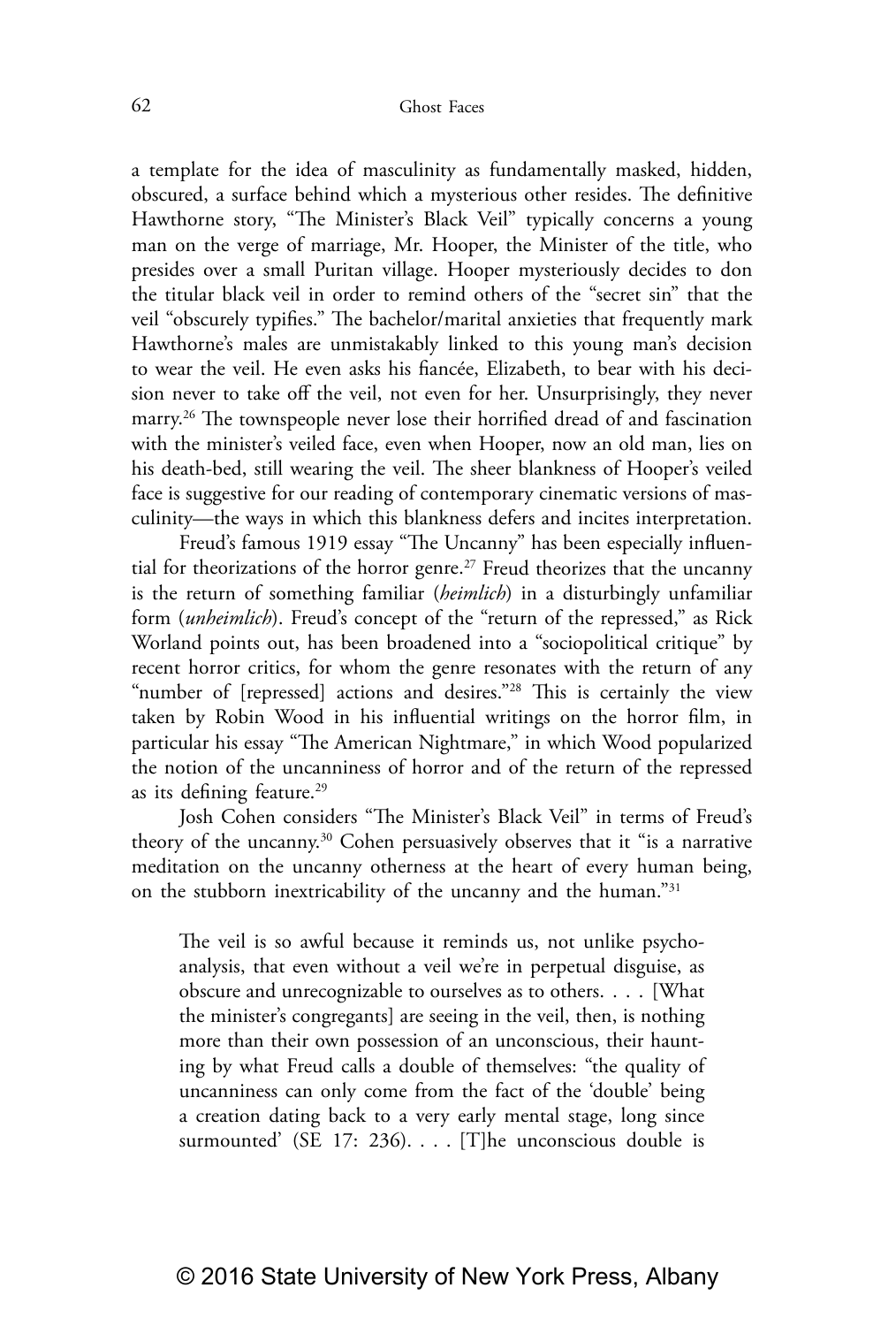itself double. The outward self or ego we present to the world enables us to pretend the double isn't there. My face, as I both know and don't want to know, is a black veil, disguising the uncanny other that 'I' is.<sup>32</sup>

Ghost Faces—masculinities defined by and that hide behind a face evoke the black veil, disguising the uncanny other that the normative screen male protagonist "is." But what is this uncanny other? The answer, I posit, lies in the unknowledgeable (except in the limited and conditional ways I have discussed) presence of queerness. Given the preponderance of white faces onscreen, the male face is a *white* veil, obscuring all non-white identities. Ghost Faces point to a void at the center of white male screen subjectivity but also constitute this very void.

#### *Theories of* Prosopoeia*: De Man and Muñoz*

In his essay "Autobiography as De-Facement," Paul de Man discusses the ambiguous figure of *prosopopoeia* in several writings by the Romantic poet William Wordsworth. As de Man notes, prosopopoeia is "the fiction of an apostrophe to an absent, deceased, or voiceless entity, which posits the possibility of the latter's reply and confers upon it the power of speech. Voice assumes mouth, eye, and finally face [in Wordsworth's *Essays upon Epitaphs*], a chain that is manifest in the etymology of the trope's name, *prosopon poien*, to confer a mask or a face (*prosopon*). Prosopopoeia is the trope of autobiography, by which one's name . . . is made as intelligible and memorable as a face. Our topic deals with the giving and taking away of faces, with face and deface, *figure*, figuration and disfiguration." While I do not want to take us too far afield with a discussion of Romantic writings and de Manian theory, I want to establish that de Man points to a telling tension in Wordsworth's discussion of works by Shakespeare and Milton: prosopopoeia offers a crucial opportunity to give the dead a voice but must be used with caution and creates problems of its own. In terms of historical masculinity, de Man's location of a powerful ambivalence in Wordsworth's treatment of prosopopoeia is illuminating. Historical masculinity is a gendered prosopopoeia, an impersonation, a donning of various masks that indicate earlier forms of male identity but also uses them to deflect meaning and inquiry. This form of prosopopeia functions, on the one hand, as a citation of prior forms of masculinity; it functions, on the other hand, as disaffiliation with these earlier forms—a refusal to engage with the meanings of the historical masculinities being cited.